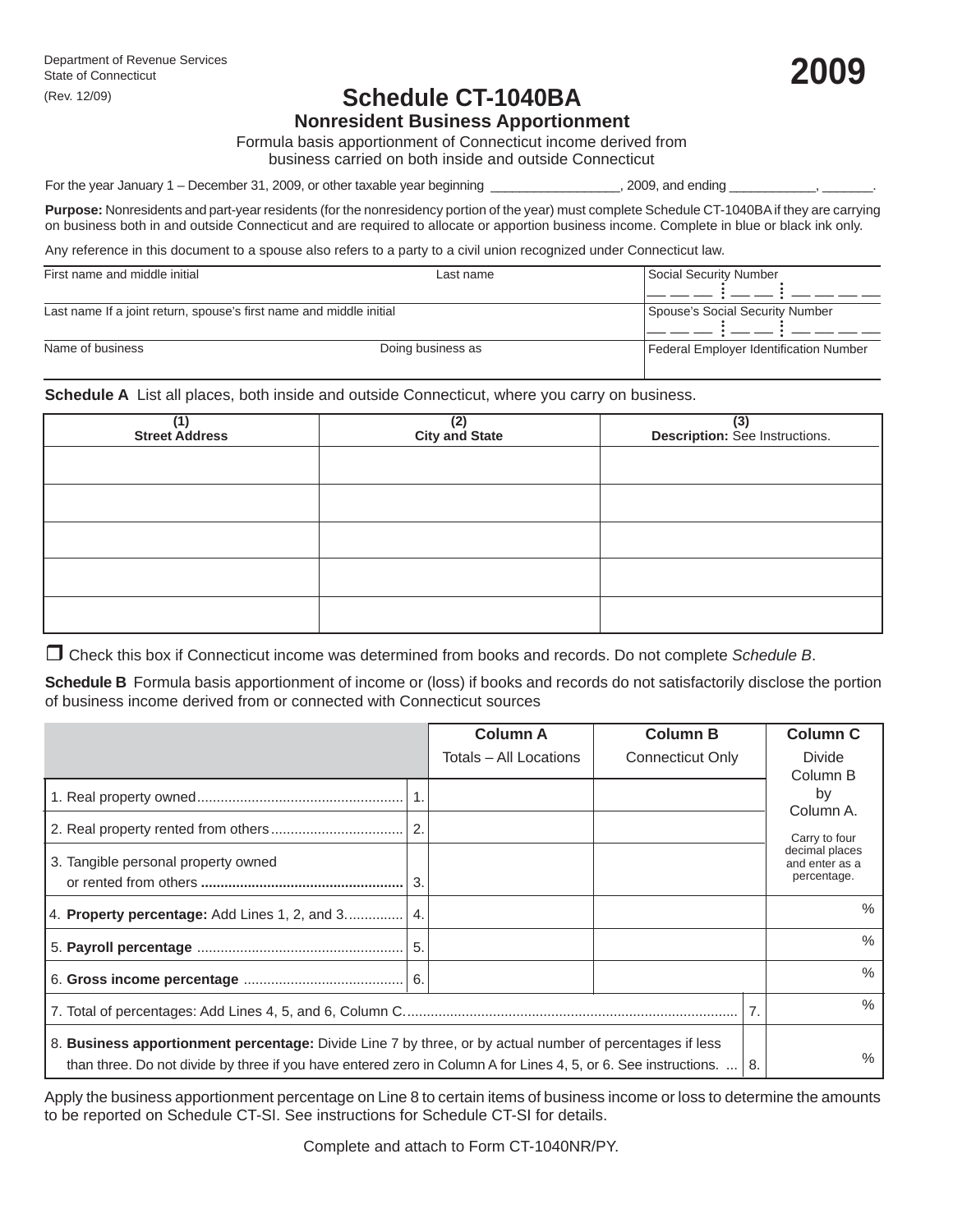#### **Who Must Allocate or Apportion Business Income**

An allocation or apportionment of business income must be made if you are a nonresident and you are carrying on business both in and outside of Connecticut.

Generally, you are considered to be carrying on business at the location:

- 1. Where you maintain, operate, or occupy desk space, an office, a shop, a store, a warehouse, a factory, an agency, or other place where your affairs are regularly carried on (this summary is not all inclusive); **or**
- 2. Where your business is transacted with a fair measure of permanency and continuity.

You are considered to be carrying on business outside Connecticut if you maintain, operate, or occupy outside Connecticut an office, a shop, a store, a warehouse, a factory, an agency, or other place where your business matters are systematically and regularly carried on.

You are not considered to be carrying on business outside Connecticut and may not allocate or apportion business income if you have an occasional or isolated business transaction outside Connecticut or if you have no regular place of business outside of Connecticut.

You are not considered to be carrying on business in Connecticut if your business activities in Connecticut are considered casual, isolated, or inconsequential. See *Activities Considered Casual, Isolated, or Inconsequential* in the CT-1040NR/PY instruction booklet.

**Example 1:** A plumber, who is a resident of Rhode Island, carries on his business from an office in Danielson, Connecticut. He has maintenance contracts with housing authorities in the Worcester, Massachusetts, area that require him to regularly perform his services at various locations in and around Worcester. This taxpayer is considered to be carrying on business in Connecticut (by reason of his office in this state) and in Massachusetts (because his business is conducted there with a fair measure of permanency and continuity).

**Example 2:** Assume the same facts as in Example 1 except that the taxpayer carries on his business from an office in Auburn, Massachusetts, and has maintenance contracts with housing authorities in northeast Connecticut that require him to regularly perform his services at various locations in and around Connecticut. This taxpayer is considered to be carrying on business in Massachusetts (by reason of his office there) and in Connecticut (because his business is conducted here with a fair measure of permanency and continuity).

# **Who Must Complete Schedule A**

**Any nonresidents who are required to allocate or apportion income** because they carry on business both in and outside of Connecticut must complete *Schedule A*.

**If income is determined from books and records of the business (allocation of income):** If you carry on business both in and outside of Connecticut and maintain books and records that satisfactorily disclose the portion of business income derived from or connected with sources within Connecticut, check the box in the space immediately below *Schedule A*. **Do not** complete *Schedule B*.

If you report income using this method, your income reported to other states in which you carry on your business, where the states permit allocation on the basis of separate books and records, must result in a consistent allocation of income. Where another state does not permit allocation on the basis of separate books and records, a consistent allocation of income may not be possible.

**Example 3:** Assume the same facts as in Example 1 except that the plumber allocated, on the basis of separate books and records, the income derived from his plumbing business on his Connecticut nonresident return as follows. The income from his plumbing business is \$134,000 with \$91,500 being from Connecticut business and \$42,500 from Massachusetts business. Therefore, on his Massachusetts return, this taxpayer must also allocate \$91,500 of this income to Connecticut and \$42,500 to Massachusetts since Massachusetts permits allocation on the basis of separate books and records.

# **Who Must Complete Schedule B**

If your books and records do not satisfactorily disclose the portion of business income derived from or connected with sources within Connecticut, income from business carried on both in and outside of Connecticut must be apportioned by using the **business apportionment percentage** (arrived at by completing *Schedule B*) or by using an approved alternative method. *Schedule B* of Schedule CT-1040BA must be completed for this purpose and attached to Form CT-1040NR/PY. If you submit an alternative method of apportionment, you must also complete Schedule CT-1040BA and include with it information explaining the alternative method of apportionment.

The **business apportionment percentage** or alternative method is **not** applied to income from the rental of real property or gains (losses) from the sale of real property. The entire rental income from **Connecticut** real property or gain from the sale of the property is allocated to Connecticut and the entire amount of any loss from the sale is allocated to Connecticut. Rental income from real property located **outside** Connecticut or gain from the sale of this property is allocated outside Connecticut. Any loss connected with the property is allocated outside Connecticut.

The **business apportionment percentage** is applied to business income (loss), farm income (loss), or to the income from intangible personal property (such as annuities, dividends, interest, and gains from the disposition of intangible personal property) if the property is used in or connected with a business carried on both in and outside of Connecticut.

If you carried on more than one business for which an apportionment of business income is required on Schedule CT-1040BA, prepare a separate Schedule CT-1040BA for each business and attach all schedules to Form CT-1040NR/PY.

## **Schedule A Instructions**

In Column 1 and Column 2, list the exact locations both in and outside of Connecticut where you carry on business. In Column 3, describe the places listed in Column 1 and Column 2 (for example, branch office, agency, factory, warehouse, etc.) **and** state whether you rent or own these places.